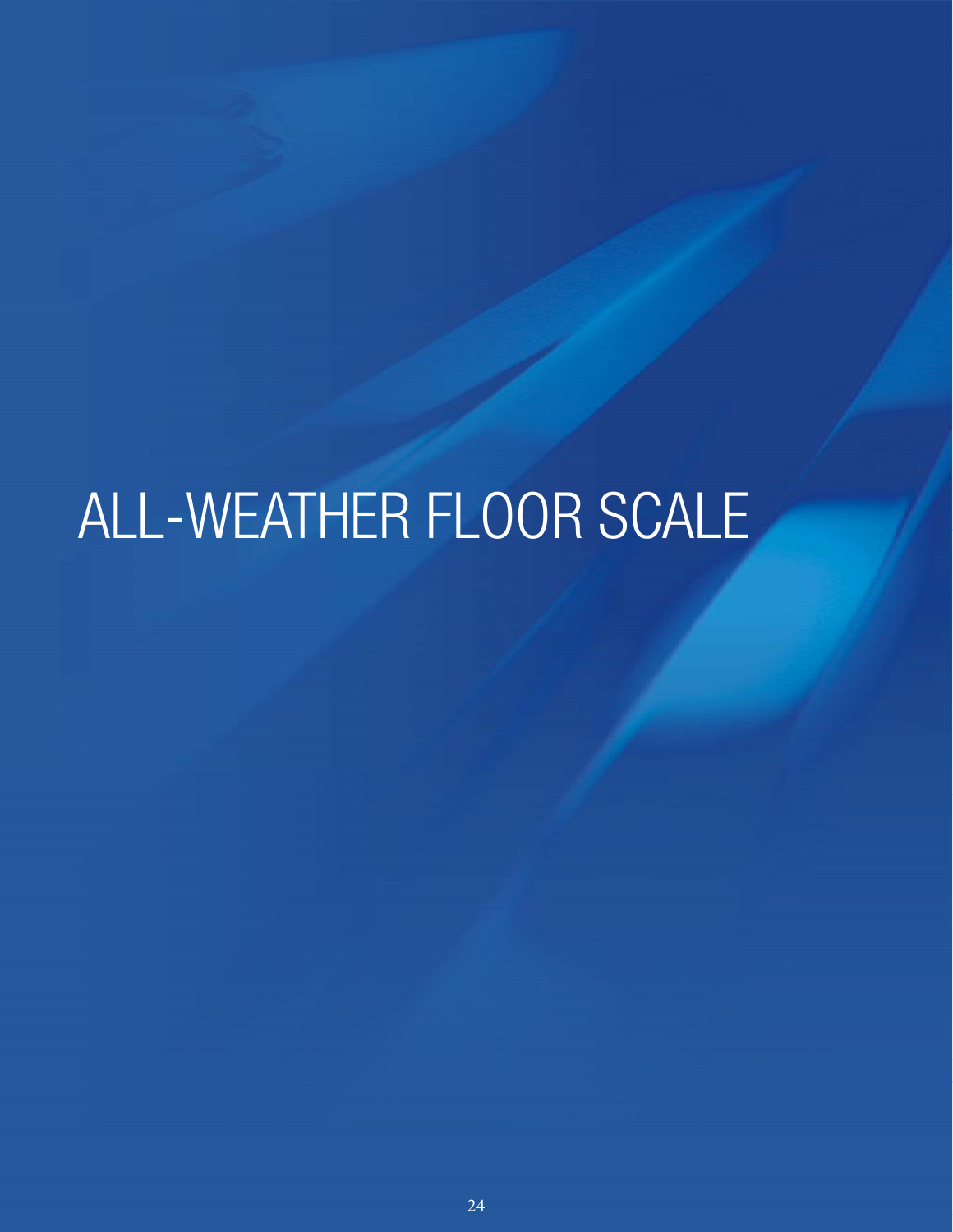

### ALL-WEATHER READY A

All-weather Scale popular with landscapers, recyclers, and anyone that needs a scale base outside part time or washing down quickly. Mild-Steel NTEP base, with upgraded cells, junction box, and feet to stainless steel. u A s

# SIZES/CAPACITIES

- Sizes Available in 4' x 4' and 5' x 5'
- Capacities 2.5K, 5K, 10K

# 1 (800) 230-0120 Contact@inscaleusa.com CAGE Code 07GT5

contact@inscaleusa.com

www.inscaleusa.com

Nationwide Dealer Network

25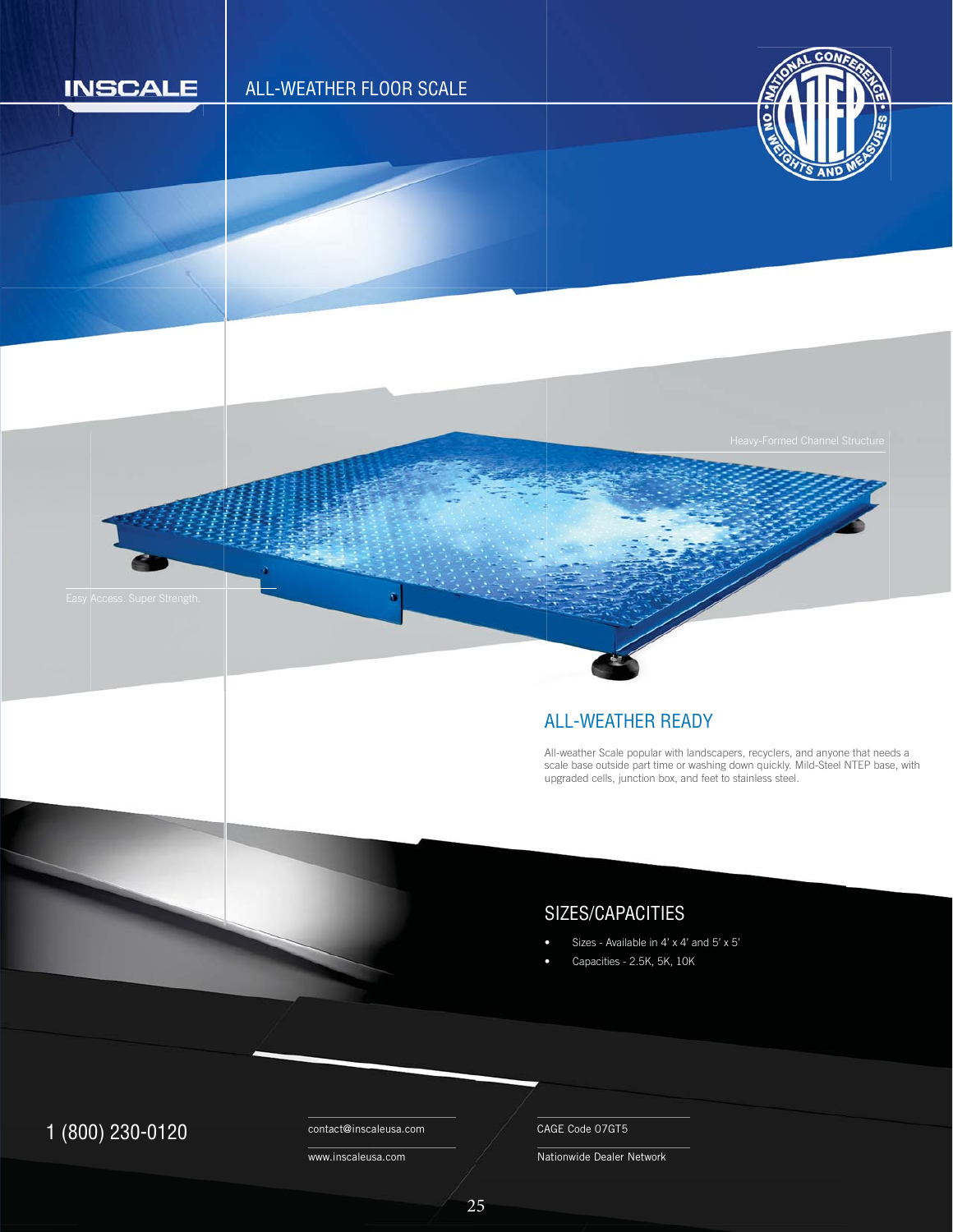

All-weather heavy duty scale popular with landscapers, recyclers, and anyone that needs a scale base outside part time or washing down quickly.

Mild-Steel NTEP base, with upgraded cells, junction box, and feet to stainless steel.





#### DIMENSIONS / CAPACITY

- Platform Size 4' x 4' and 5' x 5' sizes available Clearance - 4.5" height from floor to top of weighing surface
- Capacities 2.5K, 5K, 10K

#### NTEP CERTIFIED

- NTEP C.O.C. 18-066
- (Up to 5x5-10K)
- Performance As Per NIST H-44

Legal-for-trade NTEP approved scales have been certified by The National Type Evaluation Progrem (NTEP) All of the NTEP Certified scales in this category have been approved as "Legal for Trade" by the National Conference on Weights and Measures. Different industries and states require different specs.

#### BUILT RIGHT. BUILT TO LAST.

We stand behind our products. INSCALE products come with a 3-Year Warranty from the date of original purchase on defects in material and workmanship for all INSCALE products properly installed by an authorized distributor under normal use and maintenance. We carry all standardized replacement parts for our bases.

contact@inscaleusa.com

www.inscaleusa.com

INDIANA SCALE COMPANY